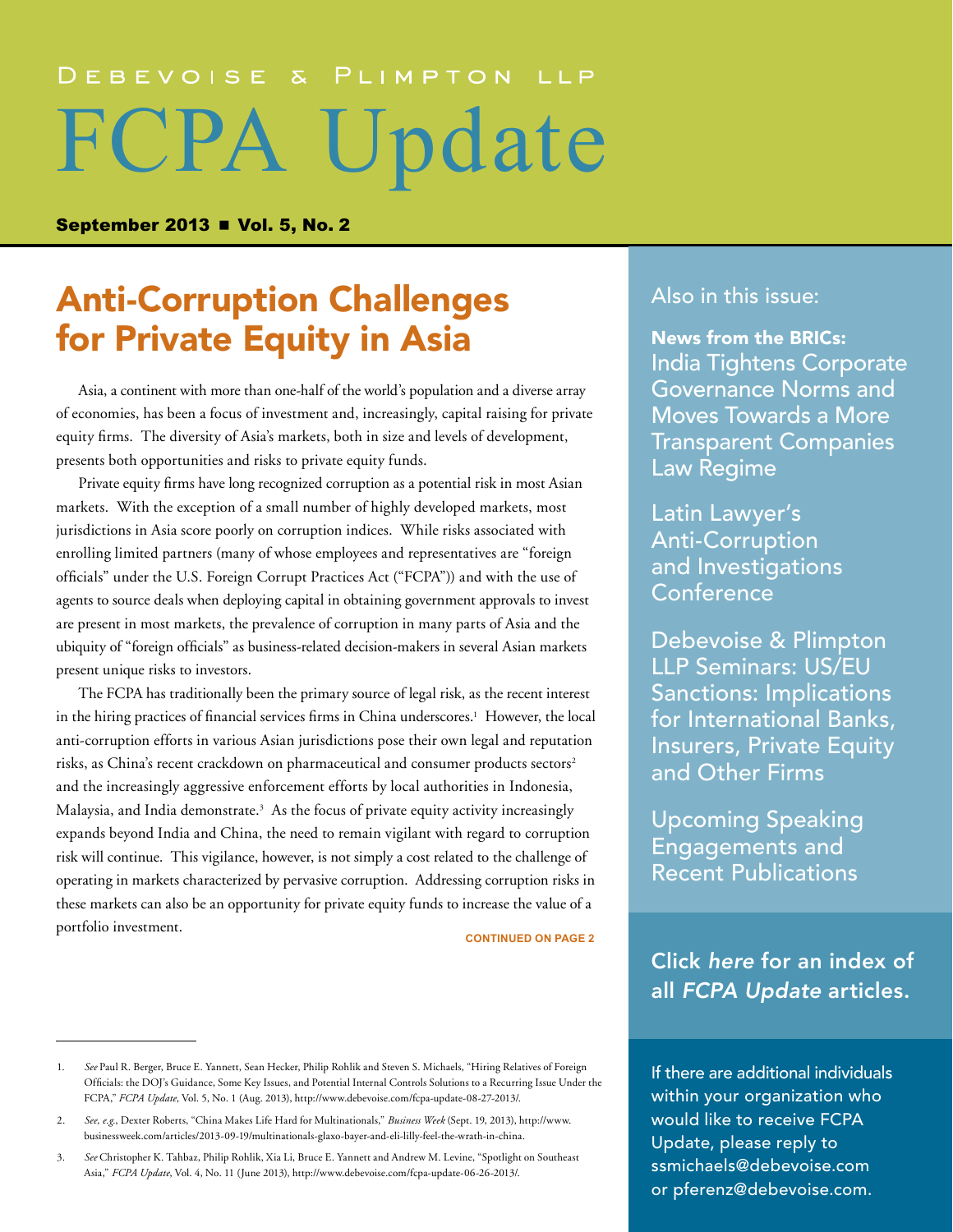### I. Opportunities and Corruption Risk in Asia

The Asia region offers unique opportunities to investors. The region's rapidly growing share of global wealth now accounts for just under 30 percent of world GDP. Although the region is less developed than North American or European private equity markets, private equity investment into Asia reached US\$ 65 billion in 2011, according to a survey by McKinsey & Company.4 The variety of markets in Asia also offers opportunities to investors looking to tailor their portfolios. China and India are developing markets that are so large that they defy easy categorization. Japan, Singapore, South Korea and Hong Kong SAR are first world economies, while Malaysia and Thailand have a long history of development and are what the World Bank refers to as "upper middle income countries."5

The region also includes rapidly growing post-socialist economies, such as Vietnam, and developing countries, such as Indonesia and the Philippines, with young and growing populations and the need for expanded infrastructure. The "frontier markets" of Myanmar, Laos and Cambodia, each of which is unique in several respects, have only recently opened up to international investment. Countries such as Mongolia, Laos, Myanmar and Indonesia are rich in natural resources, while Vietnam, Indonesia, China and India have vast and fast-growing consumer classes. Some developing countries, like China, Laos, Vietnam and (until recently)<sup>6</sup> Cambodia, exhibit a high degree of political stability while others, such as Thailand and the Philippines, do not. The Chinese Yuan Renminbi remains a controlled and stable currency that has appreciated, steadily, over time, while other currencies fluctuate wildly and, especially in recent months, have depreciated, particularly the Indian Rupee and Indonesian Rupiah.7

Unfortunately, despite these differences, one characteristic shared by many countries in the region is endemic corruption. Only Japan, Singapore, Taiwan, Hong Kong SAR, South Korea and Brunei score above 50 in the most recent Transparency International Corruption Perceptions Index ("TI CPI"); a score below 50 is indicative of "a serious corruption problem."<sup>8</sup>

Other Asian countries have scores ranging from 49 for Malaysia, 39 for China, 36 for India, 32 for Indonesia, and all the way down to Myanmar, which has a score of 15, placing its corruption risk somewhere between that of Uzbekistan and Sudan.<sup>9</sup>

With the exception of Malaysia, which just missed the 50 point threshold and has a decades-long history of rule of law, the relative rankings of other Asian countries scoring

#### **CONTINUED ON PAGE 3**

- 8. Transparency International, *Corruption Perceptions Index 2012*, <http://cpi.transparency.org/cpi2012/results/>("While no country has a perfect score, two-third of countries score below 50, indicating a serious corruption problem.").
- 9. *Id.* Myanmar's score is probably a lagging indicator as anecdotal reports from potential investors and due diligence firms suggest that the country's drive to open itself up to foreign investment has led to a marked reduction in demands for bribes made to potential investors.

### FCPA Update

### FCPA Update is a publication of Debevoise & Plimpton LLP

919 Third Avenue New York, New York 10022 +1 212 909 6000 www.debevoise.com

Washington, D.C. Moscow

+1 202 383 8000 London +44 20 7786 9000

Hong Kong +852 2160 9800

> Bruce E. Yannett Co-Editor-in-Chief +1 212 909 6495

Andrew M. Levine Co-Editor-in-Chief +1 212 909 6069 amlevine@debevoise.com

Erich O. Grosz Co-Managing Editor +1 212 909 6808 eogrosz@debevoise.com

Erin W. Sheehy Co-Managing Editor +1 202 383 8035

Samantha J. Rowe Assistant Editor

beyannett@debevoise.com

+7 495 956 3858

Shanghai +86 21 5047 1800

Frankfurt +49 69 2097 5000

+33 1 40 73 12 12

Paris

Paul R. Berger Co-Editor-in-Chief +1 202 383 8090 prberger@debevoise.com

Sean Hecker Co-Editor-in-Chief +1 212 909 6052 shecker@debevoise.com

Steven S. Michaels Executive Editor +1 212 909 7265 ssmichaels@debevoise.com

Philip Rohlik Co-Managing Editor +852 2160 9856 prohlik@debevoise.com

Noelle Duarte Grohmann Deputy Managing Editor +1 212 909 6551 ndgrohmann@debevoise.com sjrowe@debevoise.com

+1 212 909 6661 Michael T. Leigh

ewsheehy@debevoise.com

Assistant Editor +1 212 909 6526 jhgraham@debevoise.com

James H. Graham

Assistant Editor +1 212 909 6684 mtleigh@debevoise.com

Please address inquiries regarding topics covered in this publication to the editors.

All content © 2013 Debevoise & Plimpton LLP. All rights reserved. The articles appearing in this publication provide summary information only and are not intended as legal advice. Readers should seek specific legal advice before taking any action with respect to the matters discussed herein. Any discussion of U.S. Federal tax law contained in these articles was not intended or written to be used, and it cannot be used by any taxpayer, for the purpose of avoiding penalties that may be imposed on the taxpayer under U.S. Federal tax law.

Please note: The URLs in *FCPA Update* are provided with hyperlinks so as to enable readers to gain easy access to cited materials.

<sup>4.</sup> Chinta Bhagat, Keiko Honda, Vivek Pandit, Gary Pinshaw, Bruno Roy and Youngwook Yoo, "Private Equity in Asia-Pacific: Is the Boom Back?," *McKinsey & Company Private Equity and Principal Investing*, May 2012 at 1.

<sup>5.</sup> The World Bank, *Malaysia*,<http://data.worldbank.org/country/Malaysia> ("Income level: upper middle income"); The World Bank, *Thailand*,<http://www.worldbank.org/en/country/Thailand> ("Thailand is one of the great development success stories. Due to smart economic policies it has become an upper middle income economy…").

<sup>6.</sup> Sun Narin and Chun Han Wong, "Cambodian Opposition Stages Mass Protest Over Disputed Vote," *The Wall Street Journal* (Sept. 7, 2013),<http://online.wsj.com/article/SB10001424127887323623304579060510373980496.html>.

<sup>7.</sup> *See, e.g.*, Nathaniel Popper, Currency Volatility is Unnerving Investors," *The New York Times* (Aug. 20, 2013), [http://](http://dealbook.nytimes.com/2013/08/20/fluctuations-in-currencies-roil-markets/) [dealbook.nytimes.com/2013/08/20/fluctuations-in-currencies-roil-markets/.](http://dealbook.nytimes.com/2013/08/20/fluctuations-in-currencies-roil-markets/)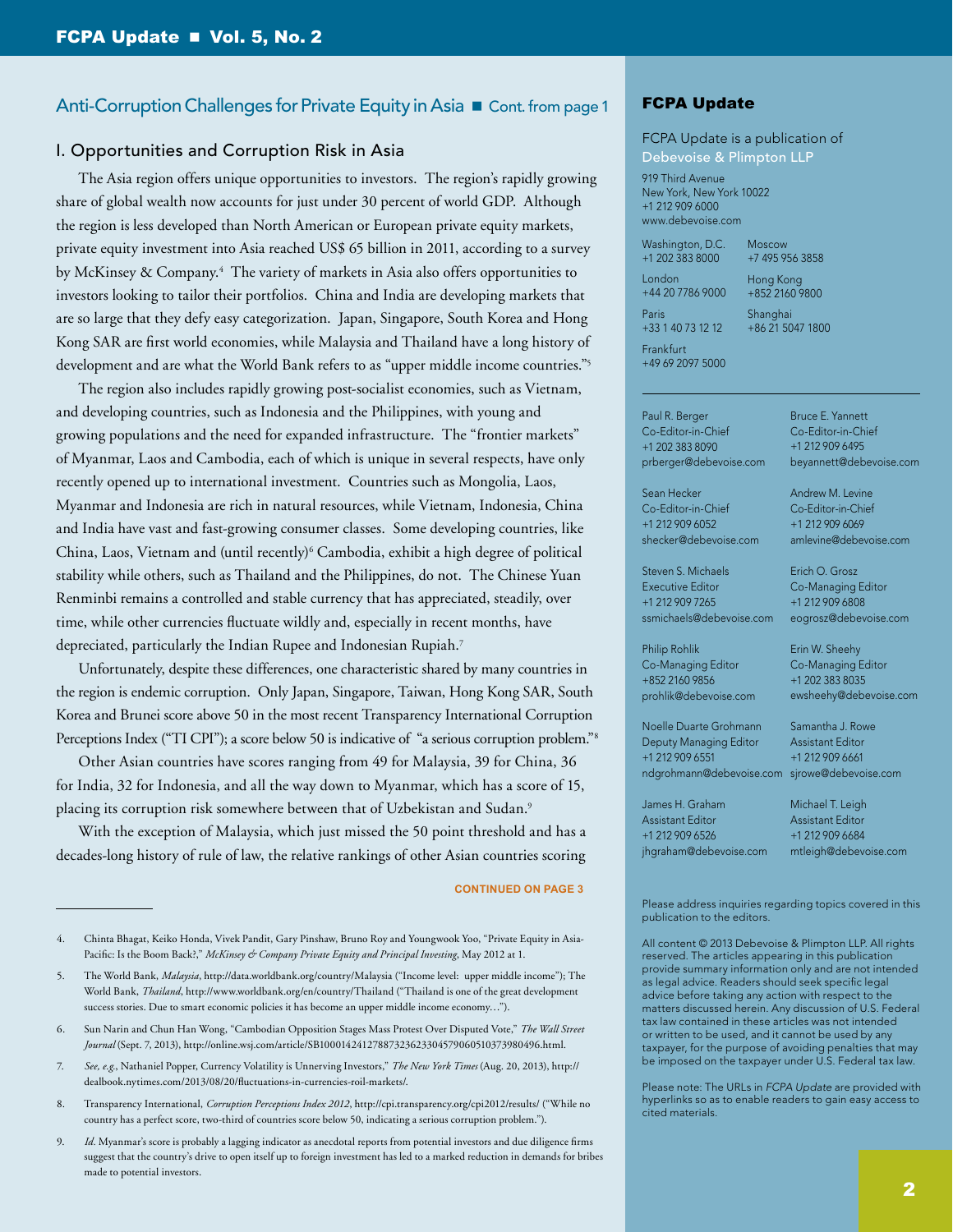below 50 on the TI CPI should not be overstated. Significant alleged bribes in the procurement context can be found in the reports of local investigations and prosecutions throughout the region.<sup>10</sup> Kickbacks form part of many transactions in China and Vietnam, and both countries have a culture of relationships that, unfortunately, provide fertile soil for corrupt behavior.<sup>11</sup> Demands for money, ranging from facilitation payments to something more, form part of many interactions with civil servants at every level in India, Indonesia and Cambodia. The Philippines is characterized by pervasive nepotism and petty bribery. Corruption pervades the region, and it would be extremely naïve to imagine that any local company, especially a smaller company with high growth potential of the type often targeted by private equity firms, is untouched by it. Managing that risk and realizing how doing so can result in rewards at the time of exit from an investment is the challenge facing investors.

### II. Private Equity in Asia

Fund managers active in the Asian private equity market include international players, such as Carlyle, Bain and Blackstone, and an increasing number of Asia-based fund managers located either in the international financial centers of Hong

Kong and Singapore, or based in their home jurisdiction, in particular, China.

"Significant alleged bribes context can be found prosecutions throughout the region."

Although deals vary greatly by market, generally speaking PE investments in Asia have traditionally been minority investments.12 Since 2005, more than 90 percent of private equity deals in greater China and India and just over 70 percent of those in Southeast Asia have been minority investments.13 The prevalence of minority investments is one of the most significant ways in which Asian PE deals differ from their U.S. and European counterparts.14 Especially in developing and nominally socialist markets, minority investments are often necessary (1) in order to comply with restrictions on foreign ownership in certain sectors and (2) given that the target company is often managed by its entrepreneurial founder (or the founder's

family), who may be reluctant to cede control of the business.

Although a listing on either a local exchange or in Hong Kong or Singapore has traditionally been the preferred manner of exiting private equity portfolio company status in Asia,15 IPOs on local markets have slowed as a result of the volatility of many regional markets and the embargo on new listings on Chinese exchanges imposed by the Chinese Securities Regulatory Commission ("CSRC") in October 2012.16 A recent Ernst & Young survey found that trade sales constituted the majority of anticipated exits in all markets other than Greater China, Japan and South Korea.17

# III. Private Equity Corruption Risks in Asia

Private equity firms seeking to invest in the Asian market are exposed to a number of corruption-related risks. Those risks depend in part on whether a fund or a fund manager is an issuer or subsidiary of an issuer under the Securities Exchange Act of 1934, employs U.S. nationals, is a domestic concern or affiliate of a U.S. domestic concern, or otherwise is likely to be subject to the FCPA, the UK Bribery Act 2010 or any other transnational anti-bribery regime. But given the increase in local anticorruption enforcement, the prevailing best practice is to focus on corruption risk as it

<sup>10.</sup> *See, e.g.*, Laura Zhou "Former high-speed rail chief admits taking 47 million yuan in bribes," *South China Morning Post* (Sept. 11, 2013), [http://www.scmp.com/news/china/](http://www.scmp.com/news/china/article/1307948/former-high-speed-rail-official-zhang-shuguang-admits-taking-47-million) [article/1307948/former-high-speed-rail-official-zhang-shuguang-admits-taking-47-million](http://www.scmp.com/news/china/article/1307948/former-high-speed-rail-official-zhang-shuguang-admits-taking-47-million); Indo-Asian News Service, "CBI files charge sheet in Karnataka illegal mining case," *dnaindia.com*,<http://www.dnaindia.com/india/1889875/report-cbi-files-charge-sheet-in-karnataka-s-illegal-mining-case>.

<sup>11.</sup> *See, e.g.*, Daniel Chow, *The Interplay Between China's Anti-Bribery Laws and the Foreign Corrupt Practices Act*, 73 Ohio St. L.J. 1015, 1017 (2012).

<sup>12.</sup> Bhagat et al, *supra* note 4, at 5, 8.

<sup>13.</sup> *Id.*

<sup>14.</sup> *See* Ernst & Young LLP, "Feature Article: Making an Exit," *Asia Private Equity Outlook 2013* at 49.

<sup>15.</sup> *See id.*; *see also* Bhagat et al, *supra* note 4, at 5, 8.

<sup>16.</sup> Bloomberg News, "IPO-Eager Chinese Companies Await New Regulations," *Business Week* (Aug. 1, 2013), [http://www.businessweek.com/articles/2013-08-01/ipo-eager-chinese](http://www.businessweek.com/articles/2013-08-01/ipo-eager-chinese-companies-await-new-regulations)[companies-await-new-regulations.](http://www.businessweek.com/articles/2013-08-01/ipo-eager-chinese-companies-await-new-regulations)

<sup>17.</sup> Ernst & Young LLP, "Deal Flow and Exit Options," *Asia Private Equity Outlook 2013* at 26.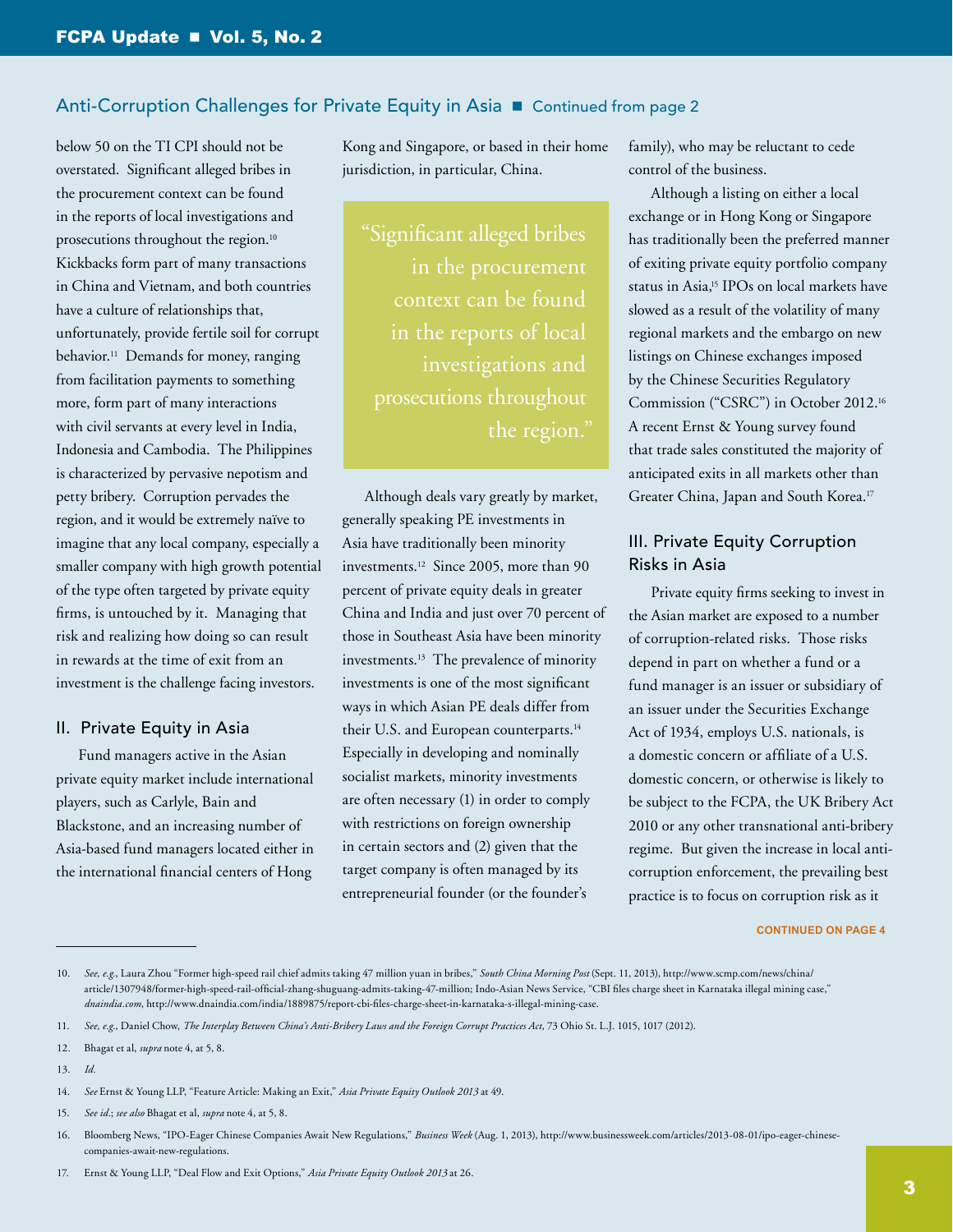exists without regard to which government might prosecute a bribery-related offense. The stark reality in Asia in 2013 is that if bribery is discovered, publicized, or otherwise comes to the attention of government authorities anywhere, it is increasingly likely to be investigated and prosecuted by at least one and, for multinational firms, more likely several different enforcement authorities.

Seen in this light, fund managers face the same risks when operating in the region that all businesses, especially financial firms, face. Fund managers are exposed to the same sort of third-party risk as any company using agents when fund managers retain a third party to assist in sourcing a deal or obtaining regulatory approval for an investment. As with other financial institutions, fund managers should also be mindful of benefits provided to representatives of limited partners (whose employees, in the case of public pension funds and sovereign wealth funds, among other entities, often qualify as "foreign officials" under the FCPA) and of remuneration provided to foreign officials who serve on advisory and other boards.

Similarly, the recently announced investigations into hiring practices in China should also be borne in mind.<sup>18</sup> Although the risk is magnified in China, Laos and Vietnam, where a large segment of the population could arguably be considered "foreign officials" under the enforcement agencies' expansive interpretation of the FCPA, there are also a significant number of state-owned enterprises in many of the other Asian countries, including particularly in Indonesia, and disclosed or undisclosed participation of officials in nominally private enterprises is also common.

Private equity firms and similar investors often face unique anti-corruption challenges in Asia, where, as noted above, most private equity investments constitute minority positions. Just as corporations can be liable for acts of their subsidiaries, private equity investors could under certain circumstances be liable for the actions of portfolio companies if (among other facts required by the elements of FCPA offenses): (1) the portfolio company can be said to be acting as the agent of the fund or (2) the fund or fund manager participates in or authorizes the corrupt activity and investors are sufficiently aware of the misconduct and take no action in circumstances that could give rise to a finding of authorization, ratification, conspiracy, or aiding or abetting.19 Although this liability is easier to prove if the investor owns more than 50 percent of a portfolio company's equity, liability can also arise in connection with minority positions. Finally, employees of the fund manager serving on portfolio company boards or seconded to portfolio companies could also face personal liability under the FCPA or UK Bribery Act if they are U.S. or U.K. nationals or work for a fund manager that falls under the jurisdiction of one of those acts.

The law of agency is the standard means by which a parent company is held liable for the acts of subsidiaries. The fundamental characteristic of an agency relationship between a subsidiary and its parent company is control and direction

by the parent company, and "control and direction" are determined based on the facts as they actually exist, rather than on corporate formalities. Although most FCPA cases involving allegations of parent company liability for the acts of a subsidiary have involved wholly owned or majorityowned subsidiaries, a finding of agency is possible even in a minority investment. Although a small percentage ownership is extremely unlikely to be found to create an agency relationship, a minority position with significant day-to-day control rights could be interpreted as giving an investor control, in the same fashion that "controlin-fact" is determined for purposes of consolidating a minority investment's financial returns under accounting rules.20

Regardless of whether an agency relationship exists, investors are exposed to liability when they participate in wrongdoing or approve actions with knowledge that bribery will be involved. In such circumstances, even small minority positions could lend themselves to FCPA liability. For example, an investor's approval rights might not be sufficient in general to create an agency relationship, but the exercise of those approval rights in the context of approving the retention of an agent whom the investor knows intends to pay a bribe could qualify as "authorizing" a corrupt payment under 15 U.S.C. §§ 78dd-1(a)(1), 78dd-2(a)(1), and 78dd-3(a) (1) as well as the alternative jurisdictional provisions of the statute. Although not yet tested in enforcement actions, the argument could be made that any investment of any size (including an investment intended

<sup>18.</sup> *See* Berger et al., note 1, *supra*.

<sup>19.</sup> 15 U.S.C. §§ 78dd-1(a)(1), 78dd-2(a)(1), and 78dd-3(a)(1). *See also United States v. Bourke*, 667 F.3d 122 (2d Cir. 2011) (FCPA conspiracy liability).

<sup>20.</sup> *See, e.g.*, Emerging Issues Task Force Memorandum 96-16, [http://www.fasb.org/pdf/abs96-16.pdf,](http://www.fasb.org/pdf/abs96-16.pdf) and FIN 46R, [http://www.fasb.org/pdf/aop\\_FIN46R.pdf](http://www.fasb.org/pdf/aop_FIN46R.pdf), as amended and superseded.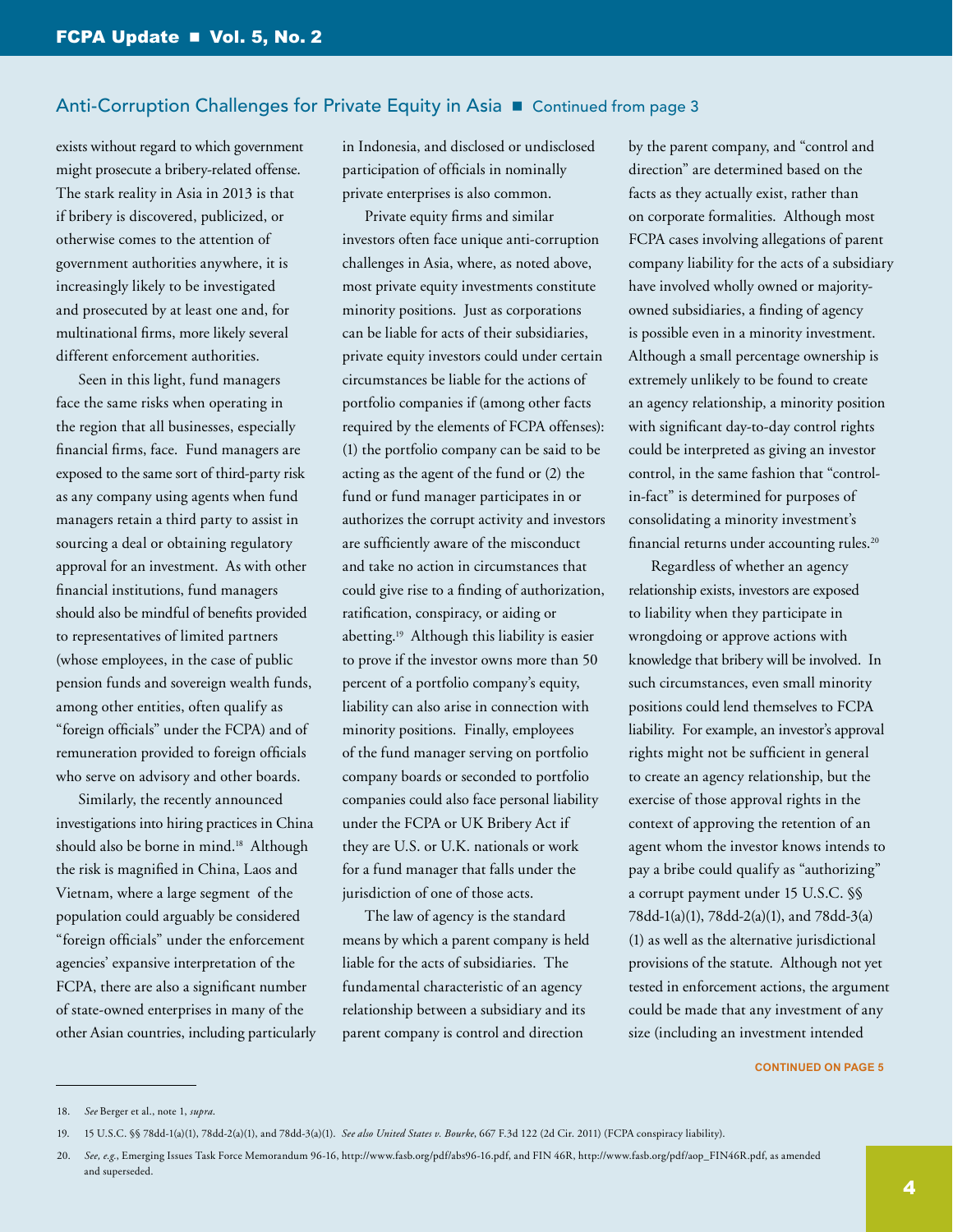to be passive) into a portfolio company while the investor knows that the portfolio company will use some of the funds to pay bribes would, on its face, be a violation of 15 U.S.C. §§ 78dd-1(a)(3), 78dd-2(a)(3), and 78dd-3(a)(3) which prohibit offering, promising or providing anything of value to "any person, while knowing that all or a portion of such thing of value will be offered, given or promised, directly or indirectly to any foreign official …."

"[Transaction] diligence normally includes background investigation and reputation checks of the target company and possibly its principals, investigation into the target's internal controls, policies and expenses."

# IV. Due Diligence: Assessing Risk and Determining Proper Value

Knowledge that a bribe will be offered, authorized or paid – an essential element of the primary anti-bribery offenses codified by the FCPA – includes actual

knowledge and conscious avoidance or willful blindness.<sup>21</sup> Although some might argue that any investment into a local company (not otherwise subject to the FCPA or similar law) in a particularly high-risk jurisdiction involves at least some probability that the local company has paid or is disposed to pay a bribe, there is a difference between knowledge and willful blindness on one hand, and a realistic assessment of the reasons behind the low scores on corruption indices and how such reasons translate into business practices among companies (not otherwise subject to the FCPA) in such markets.<sup>22</sup> Nevertheless, to minimize the risk of an accusation of conscious avoidance or willful blindness at the time of an investment and thereafter, a fund manager should undertake meaningful due diligence on the target. This due diligence can be incorporated into standard deal due diligence. The amount of diligence should be risk-based, reflecting the corruption risks of the jurisdiction and industry sector of the target.

Such diligence normally includes background investigation and reputation checks of the target company and possibly its principals, investigation into the ownership of the target and questions relating to the target's internal controls, policies and expenses. In the context of minority private equity deals common in Asia, this diligence will often necessarily be more limited than diligence in a control context, but should be proportional to the financial and other deal diligence undertaken. Under certain circumstances, investors in club deals might also consider whether due diligence of investment partners should also be undertaken.

The amount of diligence that should be undertaken can also be limited by law in some Asian jurisdictions. As elsewhere, diligence for a Private Investment in Public Equity ("PIPE") transaction is limited by securities laws prohibiting dissemination of inside information. In most of the developing markets in Asia, publicly available information, such as public filings, can be incomplete and untrustworthy. Additional sources of information may not be public and accessing such sources can itself be illegal. In China, the ability to conduct any due diligence has recently been significantly restricted. The State Administration of Industry and Commerce severely limited access to corporate filings in 2012.23 Further, the PRC's state secrets laws could be interpreted to prohibit the transfer to certain types of financial and other information outside the country, as was the case with information in the possession of Deloitte & Touche's Chinese affiliate related to Longtop Financial Technologies.24 Although U.S. regulators and the CSRC have reached an agreement with regard to audit records,<sup>25</sup> the Chinese state secrets law principles could be seen as applying equally to similar data collected during diligence.

<sup>21.</sup> H.R. Rep. No. 100-576 at 920 (1988), *reprinted in* 1988 U.S.C.C.A.N. 1547, 1953.

<sup>22.</sup> *See* Sean Hecker and Steven S. Michaels, "*Global Tech Appliances, Inc. v. SEB S.A.*: From Deep Fryers into the Fire of the 'Willful Blindness' Doctrine," *FCPA Update*, Vol. 2, No. 11 (June 2011).

<sup>23.</sup> Lucy McNulty, "Revealed: China corporate records policy shift to harm hedge fund and PE access," *IFLR* (June 1, 2012), [http://www.iflr.com/Article/3040279/Corporate/Revealed-](http://www.iflr.com/Article/3040279/Corporate/Revealed-China-corporate-records-policy-shift-to-harm-hedge-fund-and-PE-access.html)[China-corporate-records-policy-shift-to-harm-hedge-fund-and-PE-access.html.](http://www.iflr.com/Article/3040279/Corporate/Revealed-China-corporate-records-policy-shift-to-harm-hedge-fund-and-PE-access.html)

<sup>24.</sup> *See, e.g.*, Peter J. Henning, "Deloitte's Quandary: Defy the SEC or China" *The New York Times* (Oct. 20, 2011), [http://dealbook.nytimes.com/2011/10/20/deloittes-quandary-defy](http://dealbook.nytimes.com/2011/10/20/deloittes-quandary-defy-the-s-e-c-or-china/)[the-s-e-c-or-china/](http://dealbook.nytimes.com/2011/10/20/deloittes-quandary-defy-the-s-e-c-or-china/).

<sup>25.</sup> Dena Aubin and Sarah N. Lynch, "U.S. audit regulator reaches deal with China on document access," *Reuter*s (May 24, 2013), [http://www.reuters.com/article/2013/05/24/us-usa](http://www.reuters.com/article/2013/05/24/us-usa-auditing-china-idUSBRE94N0VO20130524)[auditing-china-idUSBRE94N0VO20130524](http://www.reuters.com/article/2013/05/24/us-usa-auditing-china-idUSBRE94N0VO20130524).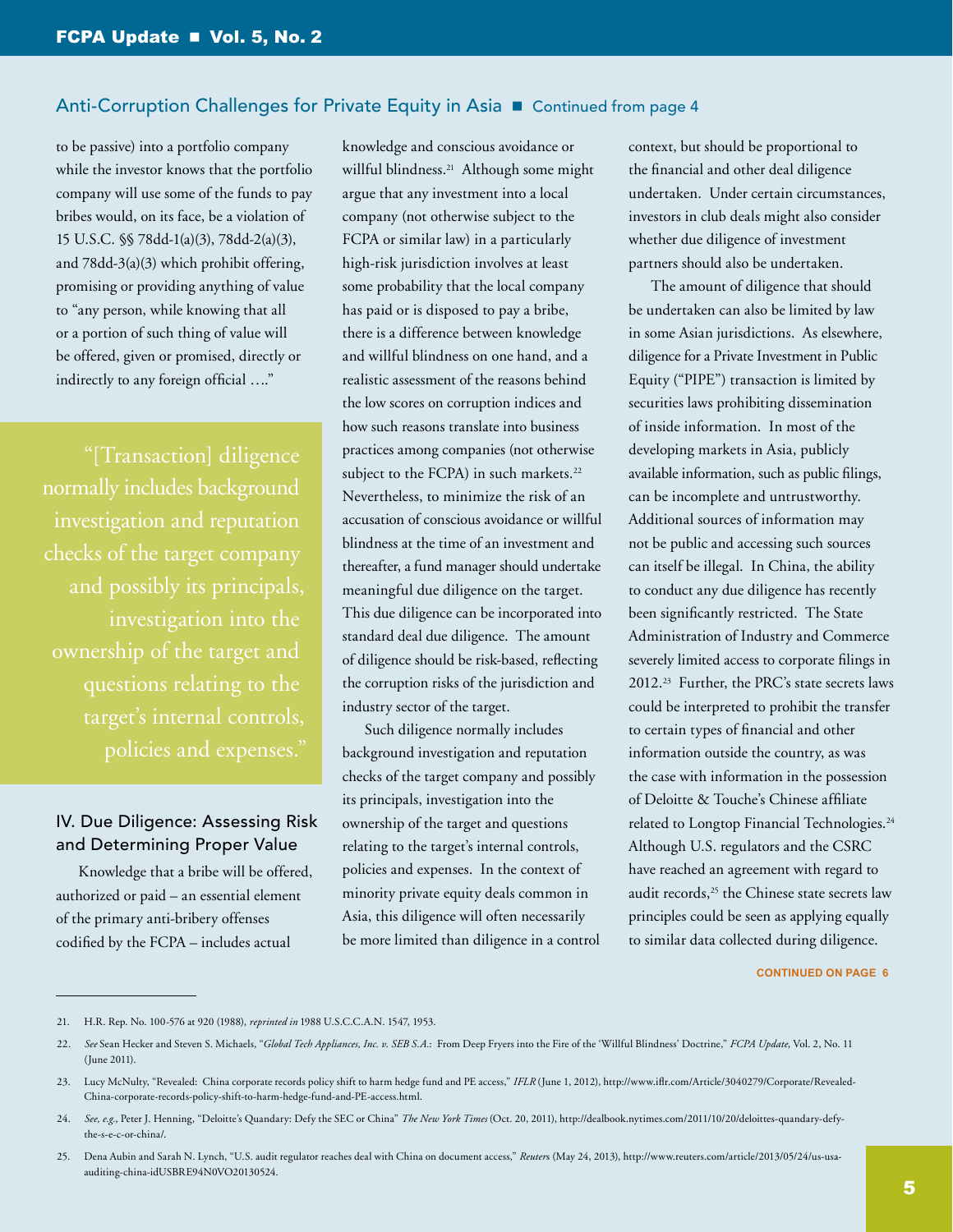The sensitivity of the Chinese government to diligence activities has become especially acute since the arrest of diligence provider Peter Humphreys in July 2013.<sup>26</sup> Obviously, local law and practical limitations on due diligence must be taken into account, both in the due diligence itself and in the decision to invest.

Nevertheless, diligence not only protects against allegations of conscious avoidance but also allows an investor to value accurately a proposed investment. To the extent the investor discovers potentially improper activity or significant red flags on the part of a potential portfolio company, the investor can discuss such activity with the principals of the target. This type of discussion has merits beyond anticorruption due diligence, as it gives the investor a chance to assess the integrity of the principals. To the extent that ending the potentially improper payments will reduce future cash flows and, as a result, the value of the investment, that reduction can be reflected in the transaction price.

In a minority investment, it is possible that the principals will refuse to change their behavior. Under such circumstances, the investor can make a judgment about significant legal and reputation risk of entering the transaction and the complications that such behavior might generate when the investor seeks to exit. In making this judgment in the context of a minority investment, it is important to take into account that not all red flags are alike, and it usually will be impossible to eliminate all corruption risk. Of course, making a minority investment in a company while knowing that the provision of envelopes of cash to government officials is part of the

company's business plan presents significantly more legal and practical risk than does making such an investment while knowing merely that the company's practices with regard to gifts, meals and entertainment fall short of FCPA best practices.

Legal liability and reputation risks are particularly acute for fund managers who are subject to the FCPA. Even fund managers not subject to the FCPA are advised to take such risks into account, given increasingly aggressive enforcement of anti-corruption in certain jurisdictions and the fact that the same questions could be asked at the time of exit, if exit involves a trade sale to an international buyer.

# V. Adding Value: Exit Benefits of Anti-Corruption Controls

Either in the deal documents or, after an investment is undertaken, through submission of resolutions for vote by the board of directors, an investor can further protect itself by encouraging, if not requiring, the portfolio company to adopt anti-corruption controls. A controlling investor can require that such controls be adopted and, depending on the size of the investment, even a minority investor can make the adoption of such controls a condition of the investment. Even if the deal dynamics do not permit an investor to require the adoption of such controls, encouraging their adoption adds value to a portfolio company, a primary goal of private equity firms.

Anti-corruption controls also can be a significant benefit in an exit that takes the form of a trade sale to an international corporation, which itself is likely to be subject to the FCPA or the UK Bribery

Act. Similarly, while anti-corruption compliance itself might not be a topic of particular concern to listing committees on Asian exchanges, the types of accounting systems and compliance programs needed for effective anti-corruption controls will assist with satisfying a listing committee or other relevant regulators if the exit from the investment is undertaken through a public stock or debt offering.

### VI. Conclusion

Asia presents a vast range of markets, challenges and opportunities to private equity firms and those who look to such firms as a source of income. As with political risk or currency risk, a realistic assessment of both the challenges and opportunities presented by anti-corruption compliance associated with investment in the region is necessary prior to investment. Such an assessment can allow private equity funds to determine the most appropriate regional balance in deploying funds as well as to realize increased value in an exit from a recently compliant company.

# **Sean Hecker Andrew M. Levine Philip Rohlik**

*Sean Hecker and Andrew M. Levine are partners in the firm's New York office. Philip Rohlik is a counsel in the firm's Hong Kong office. They are members of the Litigation Department and the White Collar Litigation Practice Group. The authors may be reached at [shecker@debevoise.com](mailto:shecker%40debevoise.com?subject=); [amlevine@debevoise.com](mailto:amlevine%40debevoise.com?subject=), and [prohlik@](mailto:rohlik%40debevoise.com?subject=) [debevoise.com.](mailto:rohlik%40debevoise.com?subject=) Full contact details for each author are available at [www.debevoise.com.](www.debevoise.com)* 

<sup>26.</sup> Patti Waldmeir, "British fraud investigator in China TV confession," *Financial Times* (Aug. 27, 2013), [http://www.ft.com/intl/cms/s/0/5bf8c860-0ecb-11e3-81ab-00144feabdc0.](http://www.ft.com/intl/cms/s/0/5bf8c860-0ecb-11e3-81ab-00144feabdc0.html%23axzz2fVgTRrph) [html#axzz2fVgTRrph](http://www.ft.com/intl/cms/s/0/5bf8c860-0ecb-11e3-81ab-00144feabdc0.html%23axzz2fVgTRrph).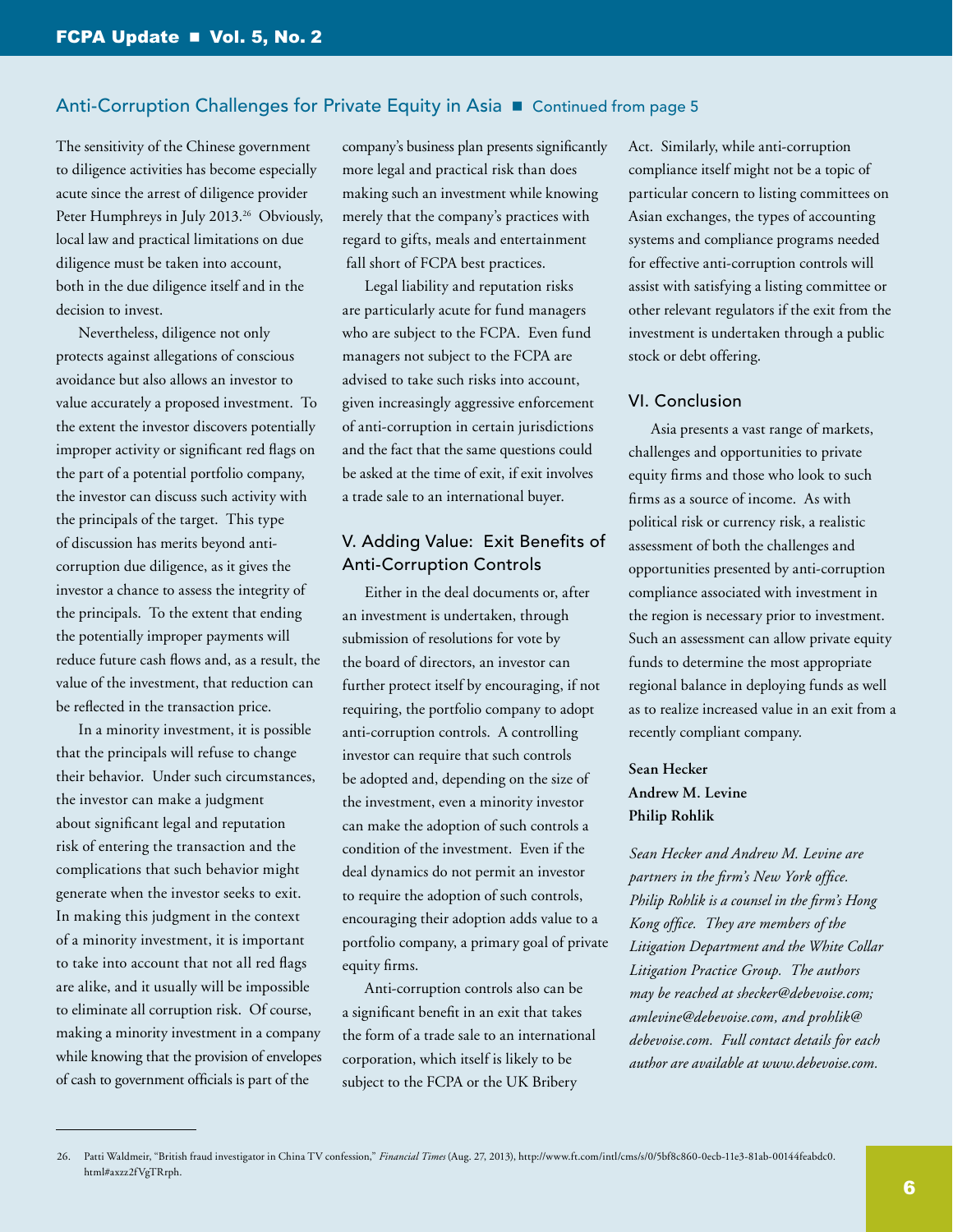# <span id="page-6-1"></span><span id="page-6-0"></span>News from the BRICs India Tightens Corporate Governance Norms and Moves Towards a More Transparent Companies Law Regime

India has recently witnessed a series of corruption and bribery scandals – from the allocation of telecom licenses and coal blocks to the more recent allegations of kick-backs in a multi-million dollar helicopter procurement contract. This has not only dampened investor sentiment but has also raised questions about India's status as a leading developing economy. One of the reasons most frequently put forward for the level of corruption and bribery in India is its legal and regulatory regime. Some of the key laws date back more than 50 years and have not kept pace with the changing contours of the economy. In addition, enforcement through the court system takes many years and, therefore, is not perceived to act as a deterrent to wrongdoing.

As a result of the constant media attention on corruption and activism displayed by the higher judiciary, the government is taking steps toward reform. One such significant reform, which goes to the core of corporate governance issues, is India's new companies law.

On August 30, 2013, India enacted the Companies Act, 20131 (the "New Act"), which has replaced the more than 50-year old Companies Act, 1956. Not all the provisions of the New Act will

come into force immediately as a number of them require the Government of India to draft rules and regulations for their implementation. These rules will be drafted in the coming months in consultation with stakeholders.2

The New Act is seen as an important step in bringing Indian company law closer to global standards and in improving the ease and efficiency of doing business in India. It touches on areas such as corporate governance, corporate social responsibility, auditor rotation and investor protection, all in an attempt to strengthen internal controls. When the New Act is fully implemented, it will have a direct bearing on the way companies are governed in India – improving corporate governance in a manner that, it is hoped, will reduce misconduct at and by Indian companies. The New Act holds out the possibility of reducing the risk of corrupt practices, although in some ways it also potentially increases such risks in certain respects. The principal risk in this regard arises out of newly mandated Corporate Social Responsibility ("CSR") programs.

The main features of the new law in this regard are set out below.

## Corporate Governance and Corporate Social Responsibility

- Public companies will now be required to have independent directors on their boards, with publicly listed companies required to have at least one-third independent directors. Such directors may not be given any stock options and they cannot serve more than two five-year terms. In addition, nominee directors will not be regarded as independent.3 These provisions are significant as the lack of independent directors and/or their true independent character has always been perceived as a central reason for most corporate frauds. Indian companies are generally promoter controlled and there is no tradition of independent directors challenging the decisions of the promoter. The New Act attempts to remedy this issue.
- The New Act codifies the duties of directors, specifically, the duties to act in good faith, to avoid any direct or indirect conflict of interest with the company, and to exercise due diligence and reasonable care in decision-making.<sup>4</sup>
- CSR will be mandatory for a company with a net worth of INR 500 crores

<sup>1.</sup> Notified as Act No. 18 of 2013 in the Gazette of India, Extraordinary, Part II, Section 1, Aug. 30, 2013, [http://egazette.nic.in/WriteReadData/2013/E\\_27\\_2013\\_425.pdf.](http://egazette.nic.in/WriteReadData/2013/E_27_2013_425.pdf)

<sup>2.</sup> *See* "Govt to Enforce New Companies Bill in Phases," *The Times of India* (Sept. 17, 2013), [http://timesofindia.indiatimes.com/business/india-business/Govt-to-enforce](http://timesofindia.indiatimes.com/business/india-business/Govt-to-enforce-companies-bill-in-phases/articleshow/22643012.cms)[companies-bill-in-phases/articleshow/22643012.cms.](http://timesofindia.indiatimes.com/business/india-business/Govt-to-enforce-companies-bill-in-phases/articleshow/22643012.cms)

<sup>3.</sup> Section 149 of the New Act.

<sup>4.</sup> Section 166 of the New Act.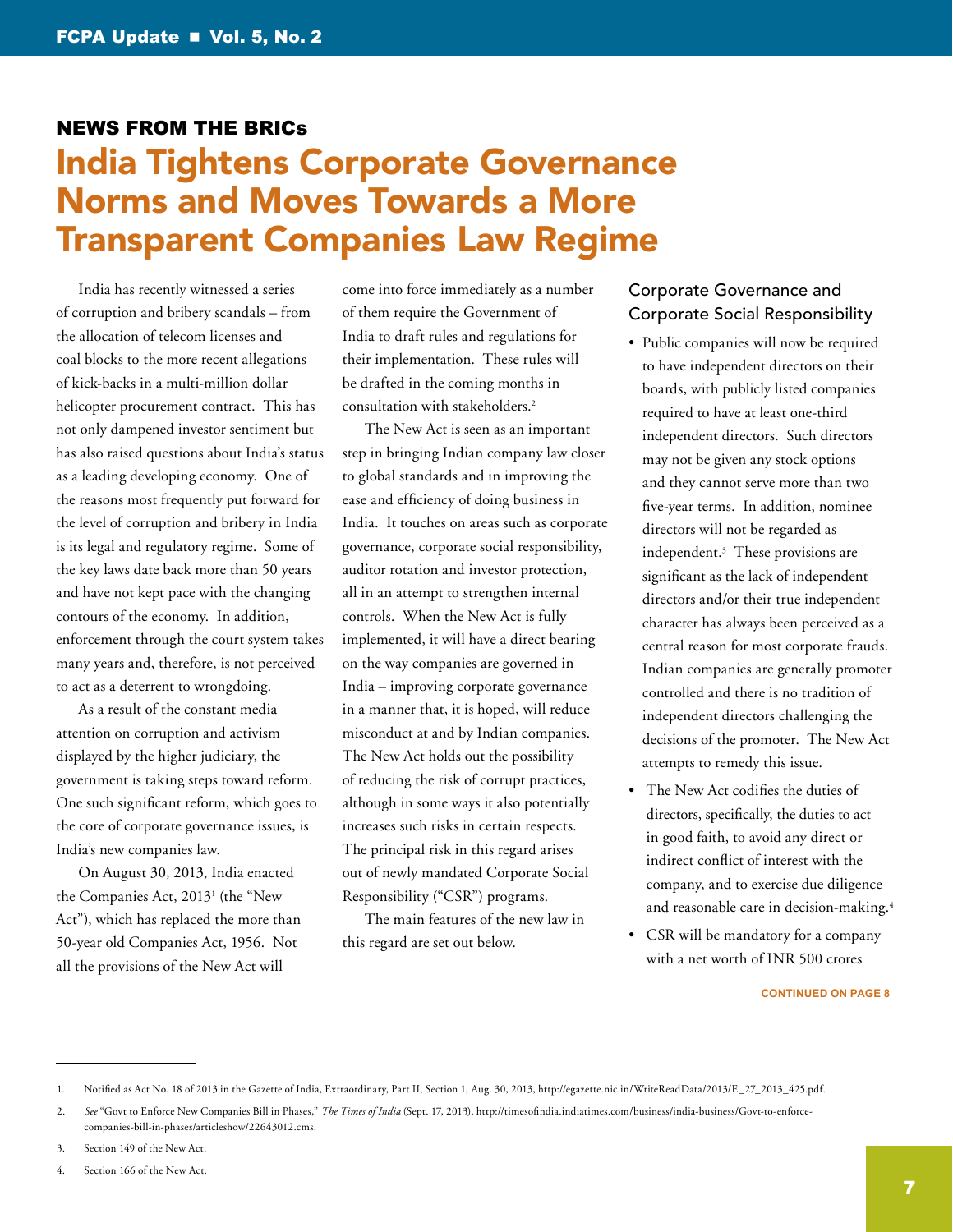# India Tightens Corporate Governance Norms **n** Continued from page 7

(approximately US\$ 90 million) or more, a turnover of INR 1,000 crores (approximately US\$ 180 million) or more, or net profits of INR 5 crores (approximately US\$ 0.9 million) or more during any financial year. Any company meeting these thresholds will be required to spend annually at least 2% of its average net profits of the preceding three financial years on social and charitable causes.5 This is a highly innovative provision, but it could also lead to certain forms of bribery in which Indian corporates could be tempted to use CSR spending to benefit politicians in power by conducting CSR activities in their constituencies – a form of indirect lobbying.

### Auditor Rotation<sup>6</sup>

- The New Act provides for mandatory auditor rotation for listed and other prescribed companies every five years depending on whether the auditor is an individual or a firm. In addition, there will be a cooling-off period of five years after completion of such a term during which the auditor cannot be re-appointed.
- Approval of the appointment of auditors by the shareholders at every annual general meeting of the company will be made mandatory.
- A company's auditor may not directly or indirectly render any internal audit, investment advisory, management or similar services to the company, its holding company or its subsidiary.

• Further, the auditor will be required immediately to report to the central government upon reasonable suspicion of any offence involving fraud that is being or has been committed against the company by its officers or employees. Presumably, this will include cases in which company funds are being diverted in violation of the company's internal controls for the purpose of making corrupt payments, although the final contours of this auditor reporting duty in specific cases will remain to be seen.

"[The CSR mandate] is a highly innovative also lead to certain forms of bribery in which Indian corporates could be tempted to use CSR spending to benefit

• These provisions assume great significance in light of certain recent corporate accounting scams like the multi-million dollar Satyam scandal, in which the U.S. Securities and Exchange Commission ("SEC") took action against five Indian affiliates of an international audit firm

that served as independent auditors of Satyam Computer Services Limited. The SEC found that the auditors had repeatedly conducted deficient audits of Satyam's financial statements and enabled accounting fraud to go undetected for several years.7 Although the Indian authorities filed criminal charges against the partners of the audit firms involved, they did not have legislation to regulate auditor conduct – a situation which has now been addressed.

### Enforcement

- "Class action" lawsuits will be introduced for the first time in India. The New Act provides that a class of members or depositors, in specified numbers, may initiate proceedings against the company if they are of the opinion that its affairs are being carried out in a manner unfairly prejudicial to the interests of the company, members or depositors.8 This is seen as a huge step in empowering investors to challenge prejudicial behavior. However, it is hoped that Indian courts will be judicious in entertaining these petitions as this provision could be misused for frivolous litigation.
- Fraud will be made a new ground for seeking the winding up of a company.<sup>9</sup>
- The new law grants additional statutory powers to the government's investigative arm, the Serious Fraud Investigation Office ("SFIO"), to tackle corporate

<sup>5.</sup> Section 135 of the New Act.

<sup>6.</sup> *See generally* Chapter X of the New Act.

<sup>7.</sup> SEC Press Rel. 2011-82, SEC Charges India-Based Affiliates of PWC for Role in Satyam Accounting Fraud (Apr. 5, 2011), [http://www.sec.gov/news/press/2011/2011-82.htm.](http://www.sec.gov/news/press/2011/2011-82.htm)

<sup>8.</sup> Section 245 of the New Act.

<sup>9.</sup> Section 271(1)(e) of the New Act.

<sup>10.</sup> Sections 211 and 212 of the New Act.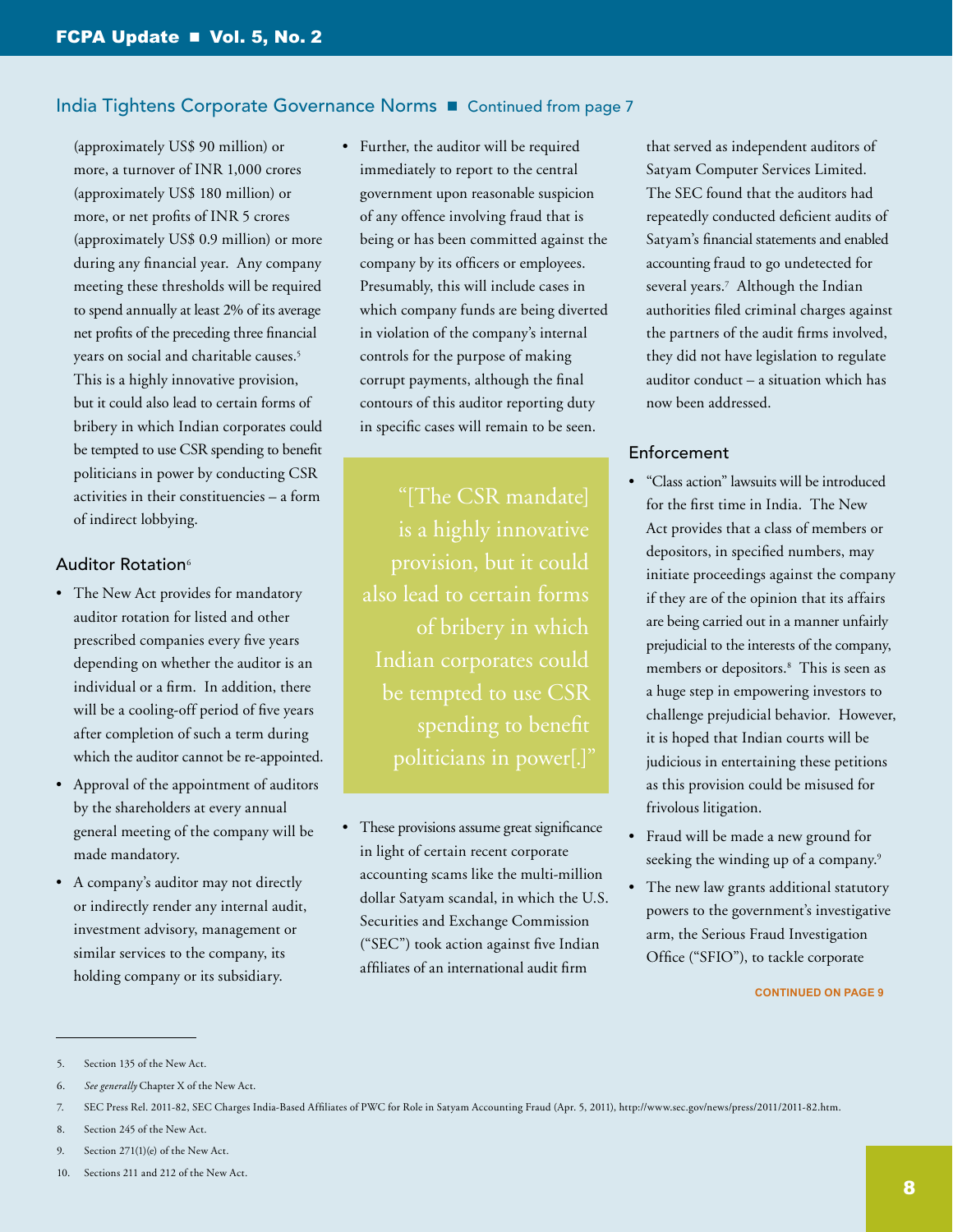### India Tightens Corporate Governance Norms **n** Continued from page 8

fraud.10 It also proposes the establishment of special courts for speedy trials.<sup>11</sup> These measures are an attempt to create an agency similar to the Serious Fraud Office in the United Kingdom, to provide teeth to the Indian government's efforts to tackle serious fraud and corrupt practices. However, what remains to be seen is if true independence and the necessary infrastructure and resources are given to this body.

Although the new law is attempting fundamentally to change the way companies are governed in India, in reality there may be delays before these changes are actually implemented. Nonetheless, despite the fact that other legislation more centrally targeted to bribery, such as the Lokpal Bill (as well as the Whistleblowers Protection Bill), remains stalled in the Indian national legislature,

the passage of the New Act is potentially a significant vehicle for positive change as well as a source of potential new burdens and risks.

Among other things, company boards will need to be mindful not only of the risks of mandatory CSR spending, but also the risks posed by mandatory auditor rotation. If a company has had a truly independent, vigorous, and well-staffed independent audit team, the loss of expertise in the manner in which the company operates could have a negative impact. Both audit firms and companies will doubtless be working hard to address these risks.

Please note that Debevoise & Plimpton LLP does not practice or opine on matters of Indian law. This article is based on information that has been published in the press and from other sources in the public domain.

# **Geoffrey P. Burgess Christopher K. Tahbaz Parveet Singh Gandoak**

*Geoffrey P. Burgess is a partner in the firm's London office and is a member of the Corporate Department. Christopher K. Tahbaz is a partner in the firm's Hong Kong and New York offices and is Co-Chair of Asian Litigation and a member of the firm's Litigation Department. Parveet Singh Gandoak is an associate in the firm's Hong Kong office and a member of the firm's Corporate Department. The authors may be reached at [gpburgess@debevoise.com;](mailto:gpburgess%40debevoise.com?subject=) [cktahbaz@debevoise.com,](mailto:cktahbaz%40debevoise.com?subject=) and [psgandoak@](mailto:psgandoak%40debevoise.com?subject=) [debevoise.com.](mailto:psgandoak%40debevoise.com?subject=) Full contact details for each author are available at [www.debevoise.com.](www.debevoise.com)*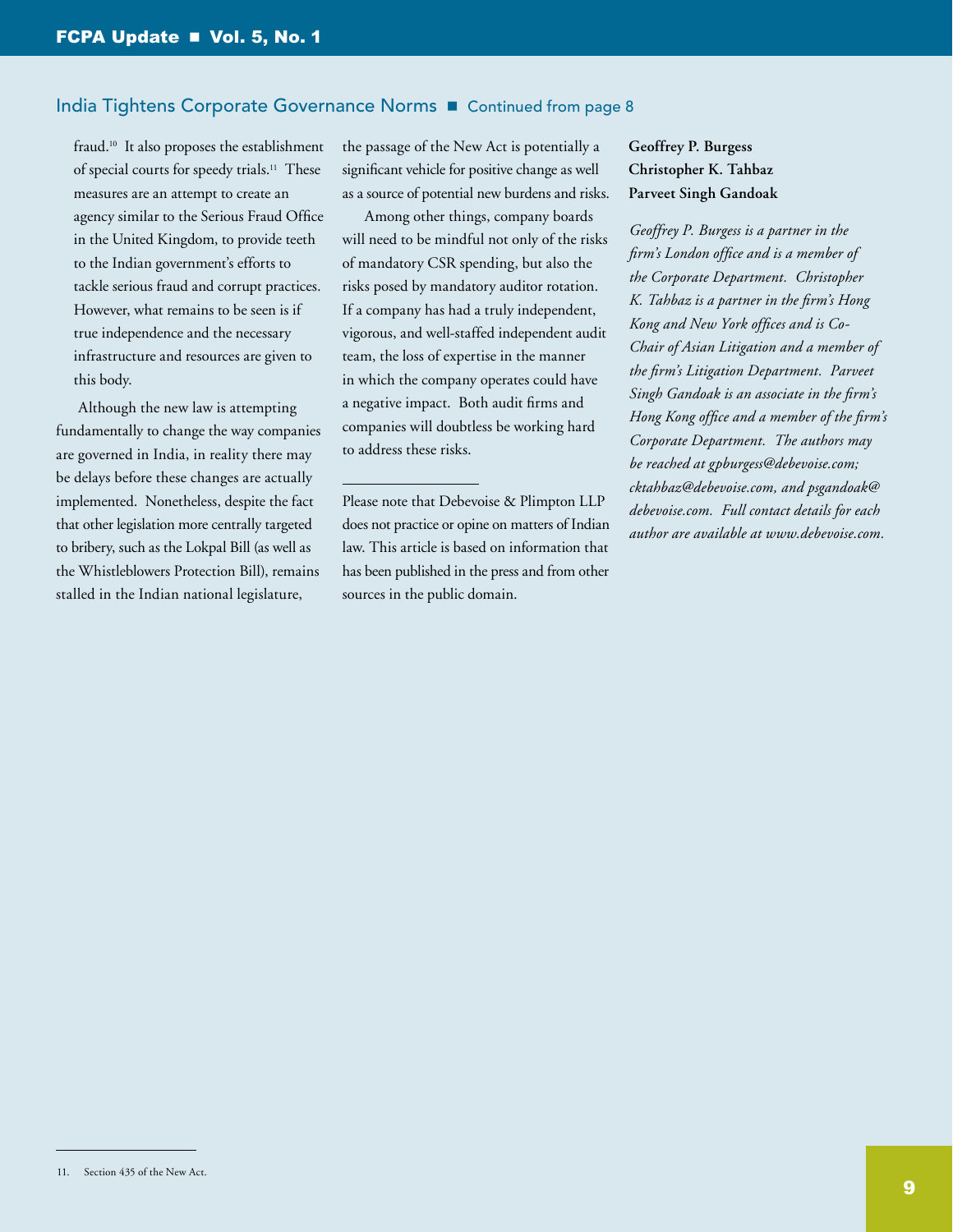# Latin Lawyer's Anti-Corruption and Investigations Conference

Debevoise & Plimpton and TozziniFreire Advogados, in conjunction with Latin Lawyer, will be hosting a first-of-a-kind conference on anti-corruption compliance in Latin America, on Thursday, October 24, at the Tivoli Hotel in São Paulo, Brazil.

With global enforcement of anticorruption laws on the rise, companies across Latin America can find themselves subject to complex, invasive and expensive investigations by local and foreign regulators, often with little or no warning. With

multiple cross-border legal regimes frequently applicable to Latin American transactions, and, in particular, with Brazil's sweeping new legislation coming into force in January 2014, companies with business in the region are increasingly asking what they should be doing to protect themselves from risks arising under the FCPA, the UK Bribery Act 2010, as well as local laws and even transnational regimes from as far away as China.

Topics to be addressed include:

• The emerging web of anti-corruption laws

- Evolving global enforcement trends
- How to avoid an investigation: compliance best practices
- Limiting corruption risk in M&A
- How to survive a government investigation

Discussions will be led by anti-corruption specialists in government and private practice, including in-house lawyers and compliance officers from some of the world's largest companies. To register, go to http:// latinlawyer.com/AntiCorruption2013.

# <span id="page-9-0"></span>Debevoise & Plimpton LLP Seminars: US/EU Sanctions: Implications for International Banks, Insurers, Private Equity and Other Firms

On Tuesday, 8 October 2013 in Hong Kong, and on Wednesday, 16 October 2013 in London, Debevoise & Plimpton LLP will host seminars on "US/EU Sanctions: Implications for International Banks, Insurers, Private Equity and Other Firms."

United States and European Union economic and trade sanctions have implications for transactions and parties worldwide. United States sanctions regimes – particularly those maintained against Iran – are fast evolving and have global reach; as a consequence, globally based banks and other firms engaged directly or indirectly in transactions with Iran or involving Iranian-origin goods and services may be excluded from U.S. markets

and dealings with U.S. firms. European Union sanctions also are becoming wider in application. Recent European Union legislation targets entire sectors, such as the Iranian oil and gas industries, and all those providing ancillary services, including banks, insurers and shippers.

The seminars will review the scope and reach of United States and European Union sanctions and assess their application to and implications for internationally based banks, private equity firms and others. We will review, in detail, those aspects of the sanctions that apply across borders and examine the new U.S. securities law disclosure requirements and how they apply to private equity firms and their portfolio companies. We also will look at recent U.S. enforcement actions that have targeted and penalized non-U.S. banks for failures to comply with U.S. requirements.

Further information about both conferences, including a link to a registration page, can be viewed by clicking here. Alternatively, please email londonevents@ debevoise.com or events-hk@debevoise.com if you would like to attend either of these events. Please email sanctions@debevoise.com or call +44 20 7786 5463 if you would like any additional information concerning the firm's sanctions practice.